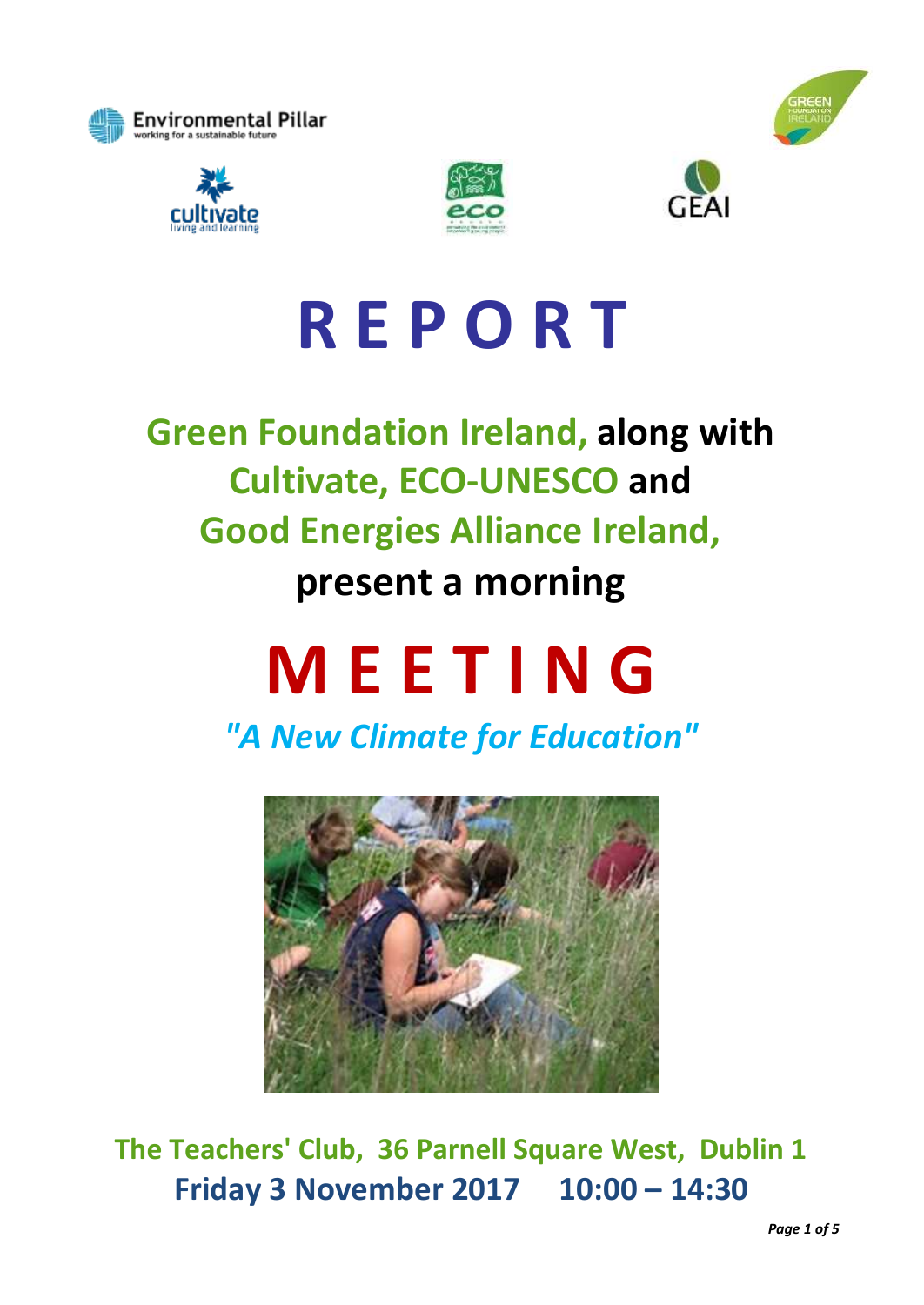## *Project Co-Ordinators:* **Duncan Stewart** and **Eileen McDermott** of **Green Foundation Ireland**

**Green Foundation Ireland,** in collaboration with **Cultivate, ECO-UNESCO** and **Good Energies Alliance Ireland,** and with financial support from the **Environmental Pillar,** presented this meeting.

**Duncan Stewart (Chair of Green Foundation Ireland)** opened proceedings and emphasised that we are in a state of emergency and how as citizens we are not informed enough to act. In particular, Duncan noted our education system has a huge role to play in educating our youngest citizens for meeting the challenges they will face in the future. Even more than the public not listening or hearing the message, politicians are not mandated to change situations – it is up to us as citizens. Duncan talked of the dramatic loss in bio-diversity in recent times. Currently, wildlife populations are at 60% of when he trained as an architect in 1970. By 2020 it is predicted that we will have less than one-third of all wildlife populations that we had on the planet in 1970.

In addition to the existential issue of climate change, where our carbon dioxide concentrations in the atmosphere are now 45% above the highest they were in over 800,000 years and likewise with our total greenhouse gas emissions. This is a major catastrophe.

**Davie Philip (Cultivate)** who facilitated the event, spoke of how young people need to develop 'critical skills' including problem solving, empathy, a sense of place and the development of cooperative skills. As moderator he fostered a culture of achieving consensus and ensuring the day was productive and results-focused.

**Breda Naughton (Department of Education and Skills)** spoke of the Education for Sustainable Development (ESD) Strategy 2014-2020. Breda noted we need to provide relevant knowledge around the 'what, how and why' of ESD through creating 'clear values' and supporting informed and active citizens. "Environment must conspire and dovetail with social, economic and political agenda" – they must all work in tandem. She noted sustainable development is now beginning to pervade across the curriculum – there are so many issues around the topic, much of it relating to global citizenship and promoting global peace. On the day, Breda was due to attend another event focusing on the Irish language and she spoke of how, when there are so many curriculum concerns and time pressures, it is hard to find a priority focus for what is important.

**Peadar Kirby (Professor Emeritus of International Politics and Public Policy at the University of Limerick)** gave a very rousing talk on education as a zone of tension which has to be navigated. His key question: what is education for? He discussed the root word for different methods of education: 'Ducare' – to lead, a method wherein the role of teachers is to inform. 'E-ducare' – to draw out discussion from the class and push possibilities. This is more risky – we don't know where it will take us. Peadar noted the problem of institutionalisation of education – and the need to provoke subversion of the dominant paradigm. For centuries there was a religious paradigm and an alliance between church and state. The new paradigm, the 'techno-economic paradigm', serving powers of global capitalism, ends up undermining society and our ecological systems. There are few signs of greening society.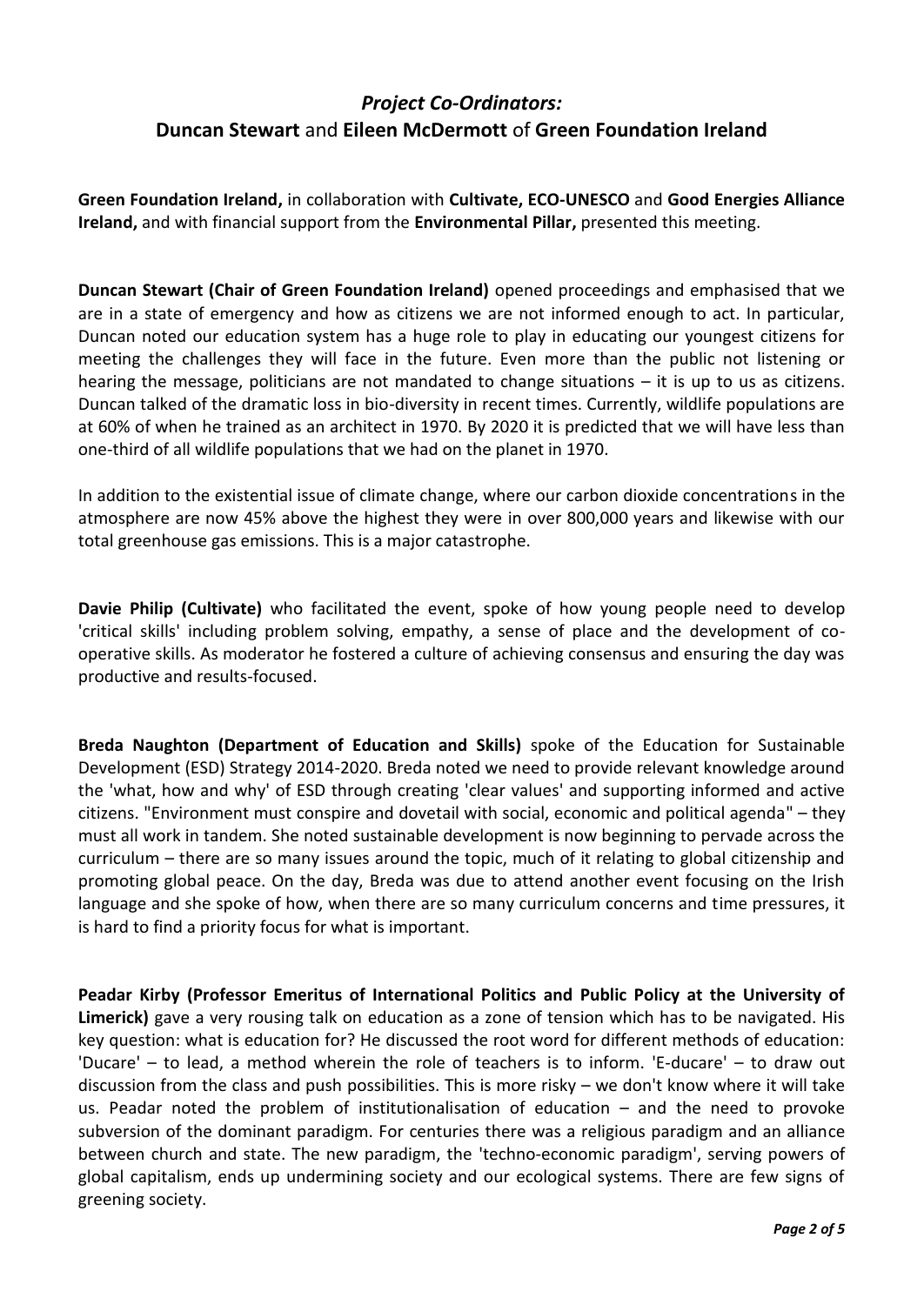Peadar noted we need a 'New Climate for Education' – climate change has to be the most dominant of our concerns. We need education for what is the 'good life' in holistic terms. Most radical evocation of education by Pope Francis and *Laudato Si'* sees it as serving powers of global corporations and the need to resist the techno-economic paradigm. The encyclical talks of 'myths' of utilitarianism, individualism, unlimited economic progress and competition. Peadar noted: "Science tells us we are facing Armageddon – and it's not just science fiction! We need to radically change direction – there is no bigger challenge".

According to Peadar, education must always be 'subversive', bringing change from below and not imposing a restrictive status quo mind-set to just keep the show on the road. We must sow the seeds of new values and new practices, and inspire new 'imaginaries' with a questioning spirit. All education must 'enchant'. There is now an urgent need to challenge students and change society.

**Elaine Nevin (National Director of ECO-UNESCO)** spoke about how ECO-UNESCO focuses on environmental education with students and teachers in second level schools and with youth organisations, encouraging behavioural change with an emphasis on 'eco-literacy'. Their programmes focus on developing knowledge, skills, attitudes, values, critical thinking and self-awareness. This includes the Young Environmentalists Awards.

Another major focus is on Transition Year students who utilise a lot of projects in their learning and development. They are running a 12-week Pilot Youth for Sustainability Leadership training programme in 2018. They have also developed ESD resources and guidelines for teachers and students, such as sustainability tool kits for use in class.

**Michael John O'Mahony (An Taisce Green Schools Programme)** discussed the Green Schools Programme. Such a programme is in more than 50 countries and came to Ireland in 1997. The focus is on global citizenship, taking a whole school basis from school principals to the school cleaner. The programme is a 7-stage approach and it is important not to try to put square pegs in round holes. The programme has to become an intrinsic ethos of the school, they can identify impact, legacy and continuing school travel patterns. Developing leaders' knowledge is most important in driving behavioural change, these attitudes can cascade and grow as a result. Focusing on good teachers is very important, as they are key agents in education.

From age 10 to 18 there is a downward trend in appeal to environmental issues, which is sad. Furthermore, females appear to be more engaged with environmental issues. Cultural landscape has a huge effect, level of national engagement with environmental issues close correlation with Gross Domestic Product (GDP) – lower income countries are more concerned about climate change. Michael John noted that empathy and listening are very important.

He quoted Harry S. Truman: "It is amazing what you can accomplish if you do not care who gets the credit".

**Derek Grant (Primary Education Officer at the National Council for Curriculum and Assessment – NCCA)** noted there has been a redevelopment of the curriculum to promote ESD. There are six Curricular Areas which comprise 11 subjects. There are several aims to this.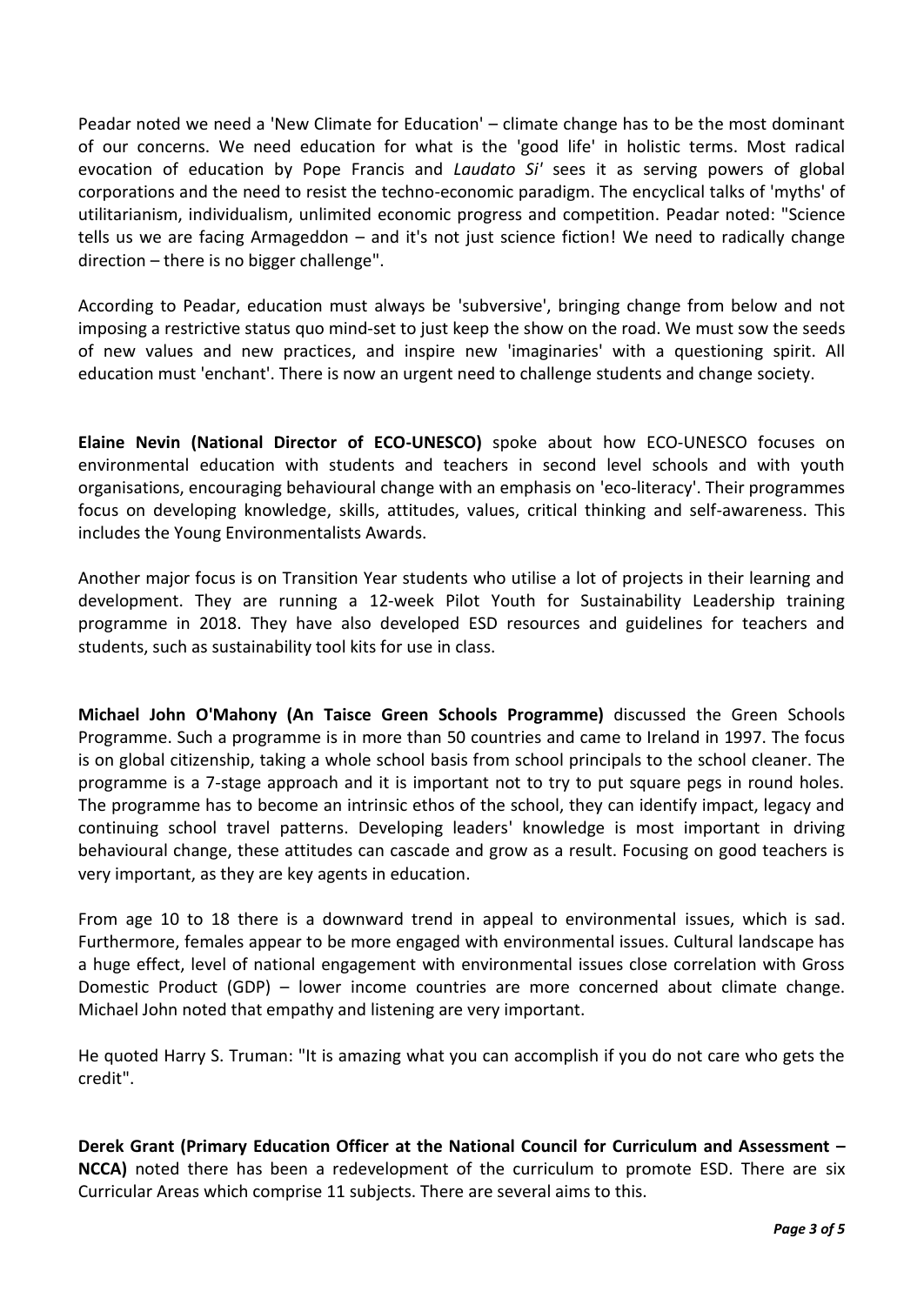The first is to foster an understanding of and concern for the interdependence of all humans and all living things. The second is to create a sense of responsibility to long-term care for the environment, cultivating humane and responsible attitudes and an appreciation of the world. The third is to develop a broad and balanced view of the environment. Lastly, this reform seeks to encourage an understanding of the positive and negative repercussions of human acts on the environment.

An example of this is Geography. Students are required to identify attractive or unattractive elements of the environment. They also develop an awareness of the importance of the earth's renewable and non-renewable resources. Physical education and well-being is also seen as important across the curriculum. See the NCCA website at [http://www.curriculumonline.ie](http://www.curriculumonline.ie/) for more detail.

**Ciaran Monahan (Leaving Certificate Examination Paper Analysis Results)** looked at how Leaving Certificate and Leaving Certificate Applied exam papers represent environmental and sustainabilityrelated questions on the papers. Most assessed areas of course were Geography, Agricultural Science, Biology and Construction Studies. He found that, unfortunately, several questions simply used climate change problems to look for maths solutions, not looking for any real understanding of rationale for sustainability. He mentioned how many papers focus on actions rather than rationale, the 'how' and not the 'why'. He stressed that an understanding of both was important to make change feel not only achievable, but essential.

**Benjamin Mallon (Postdoctoral Researcher at Dublin City University)** works in the Centre for Civil Rights and Citizen Education at Dublin City University. Ben is looking at pedagogic options for ESD teaching – working from theory to practice. Dublin City University is one of ten member universities of the Global Consortium for Sustainability Outcomes (GCSO), a global network of universities dedicated to scaling sustainability solutions with like-minded partners around the world.

Part of this work includes Educating School Teachers and Faculty for Sustainability through Continuing Professional Development. This project recognises that the world can only become sustainable if people of all ages learn how to behave more sustainably. It helps teachers to master principles of sustainability and provides practical strategies to help students attain relevant competencies via the public education system, from kindergarten to adult learners. This project will adapt competencies-oriented models to offer workshops for primary to tertiary educators, ultimately resulting in generations of students with deeply rooted sustainability competencies.

He discussed how *Farid's Rickshaw Ride,* written by Rowan Oberman, is "an ideal storybook for teaching which straddles curricular areas and links the local to the global". He underlined the need to link Climate Science, Justice and Action with a focus on becoming global citizens and the need to ensure we adopt a responsibility versus a blame approach to the topic of climate change which can be a depressing topic. The topic can also be scary for children; we need to be aware of this and teach in a positive, constructive way. We need to be careful that we do not push responsibility for solutions onto young people and understand they did not cause the problem.

**Young People's Perspectives: Hannah Fitzpatrick, Ruairí Moore, Aoibhínn Nevin-Ginnetty, Lily Ní Dhrisceoil** – these senior cycle students expressed their views on the current lack of ESD in secondary schools. They were very articulate and want more focus on this topic in secondary schools. They accept that they are 'privileged' in their knowledge of ESD, as they attend ECO-UNESCO special studies courses and are involved in extra-curricular ESD activity outside of school.